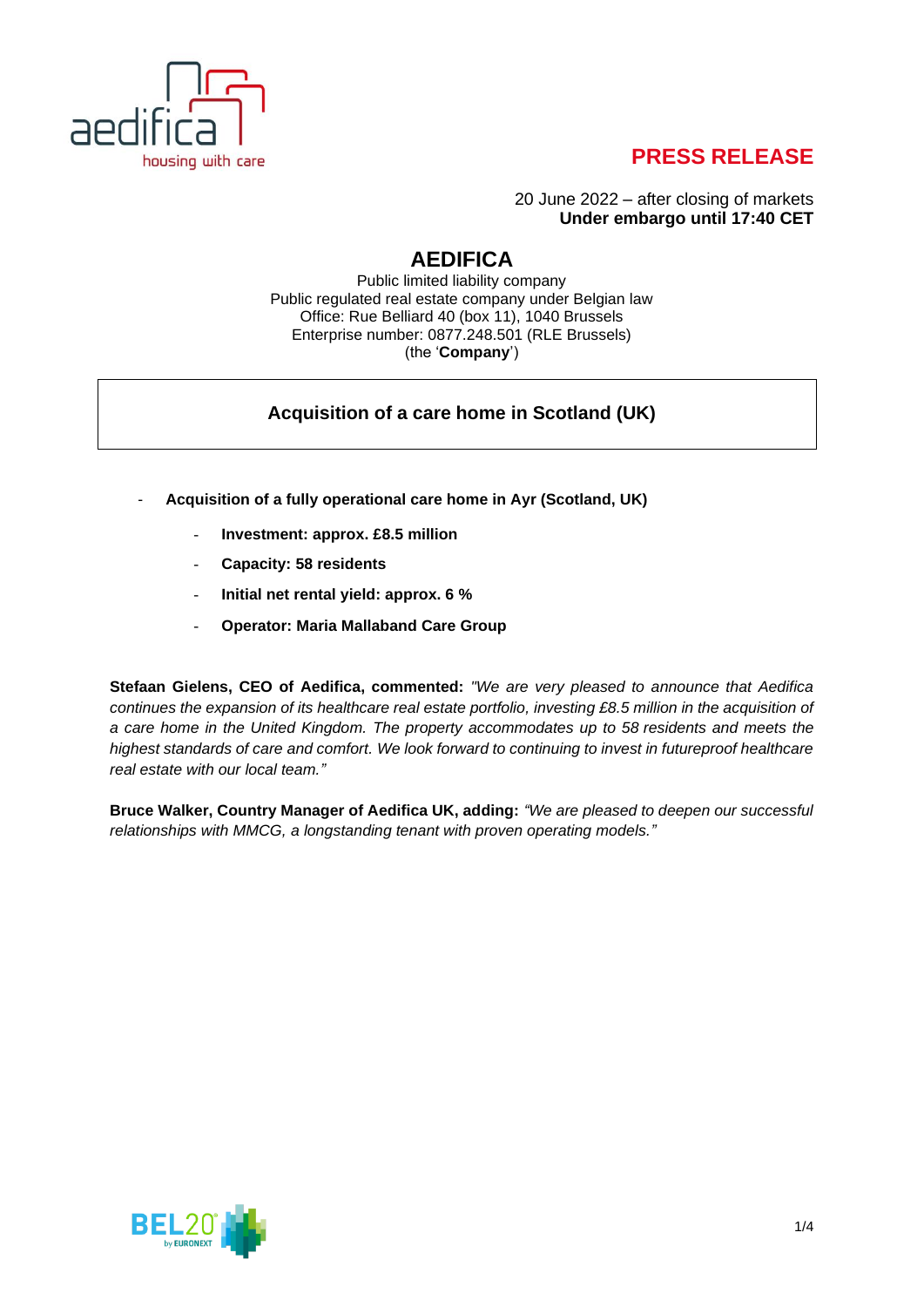



#### 20 June 2022 – after closing of markets **Under embargo until 17:40 CET**

## **1. Acquisition of a care home in Ayr (Scotland, UK)**

Aedifica invests approx. £8.5 million in the acquisition of a fully operational care home in Ayr (UK).



*Creggan Bahn Court – Ayr*

#### **Description of the site**

**Creggan Bahn Court**<sup>1</sup> is located in a residential area in Ayr (46,000 inhabitants, County Ayrshire, Scotland) walking distance from the beach. Catering to the high-end market segment, the care home meets the highest standards of care and comfort. The original building has been extended several times in the past, most recently in 2014 and 2019. It accommodates 58 residents in spacious bedrooms with en-suite facilities that are specifically tailored to suit the needs of seniors requiring continuous care.

### **Description of the transaction**

On 20 June 2022, Aedifica acquired ownership of the site. The contractual value<sup>2</sup> amounts to approx. £8.5 million.

#### **Description of the operator and the lease**

The care home is to be operated from acquisition by the Maria Mallaband Care Group, an established private UK care operator with over 25 years of experience in the elderly care sector. MMCG provides high quality residential and dementia care operating over 80 homes across the UK. MMCG already operates 17 sites of Aedifica's portfolio.

The care home is let on the basis of a new irrevocable 30-year triple net lease. The initial net yield amounts to approx. 6%.

<sup>&</sup>lt;sup>2</sup> The contractual value complies with the provisions of article 49 § 1 of the Belgian Act of 12 May 2014 on regulated real estate companies.



<sup>1</sup> Address: 2 Seafield Road, Ayr KA7 4AA (United Kingdom).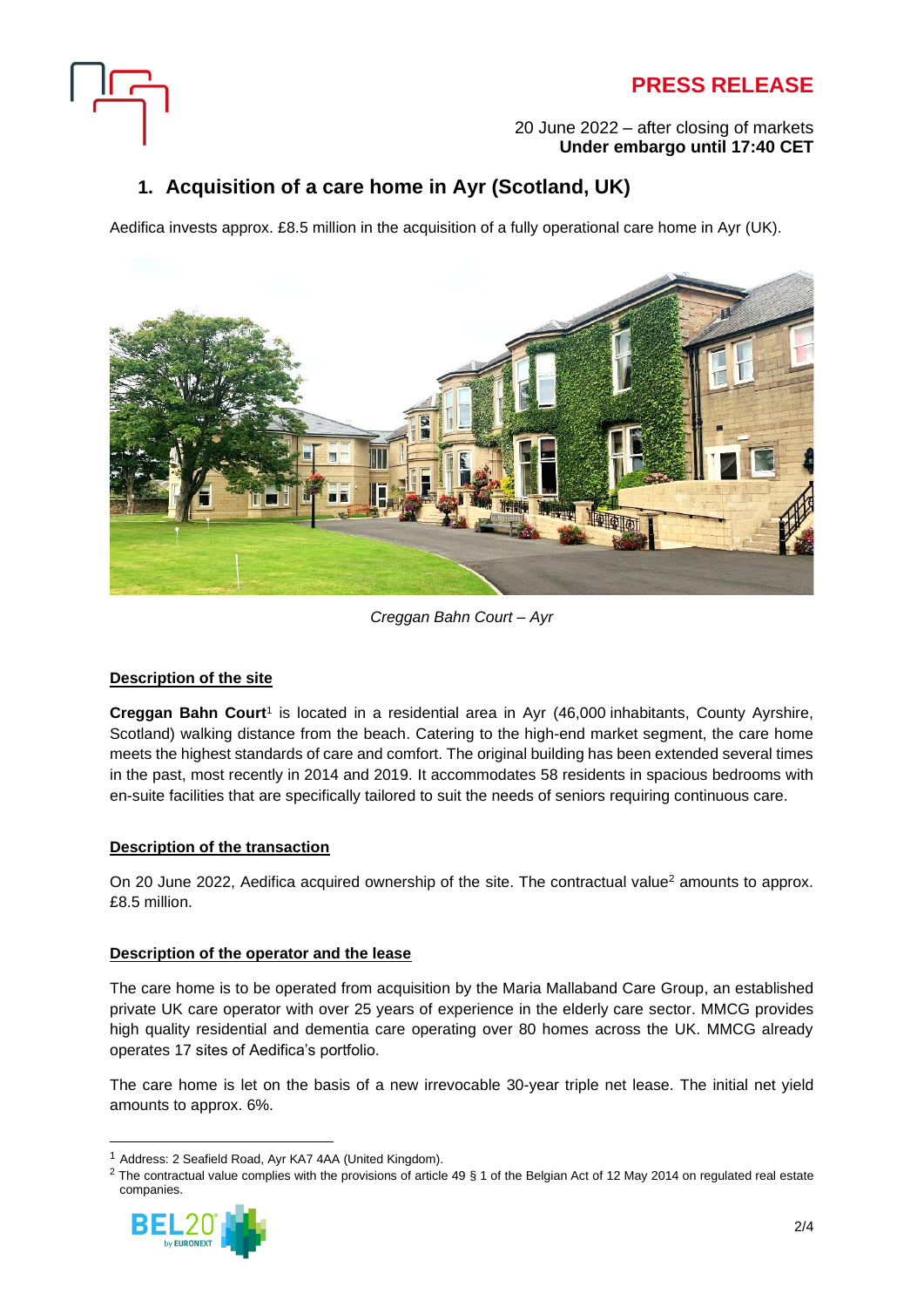



#### 20 June 2022 – after closing of markets **Under embargo until 17:40 CET**

### **2. Investments since the beginning of 2022**

The investments made by the Group since 1 January 2022 are listed in the table below<sup>3</sup>.

| (in $\epsilon$ million)  |                                                      | <b>Date</b> | <b>Location</b>       | <b>Investments</b><br>carried out | Pipeline <sup>1</sup>    | <b>Total</b>   |
|--------------------------|------------------------------------------------------|-------------|-----------------------|-----------------------------------|--------------------------|----------------|
| UK                       | Market Drayton Great Hales <sup>2</sup>              | 17/02/2022  | Market Drayton        | $\overline{\phantom{a}}$          | 16                       | 16             |
| <b>SE</b>                | Nynäshamn Källberga <sup>2</sup>                     | 21/02/2022  | Nynäshamn             | $\overline{2}$                    | 17                       | 18             |
| <b>SE</b>                | Strängnäs Bivägen <sup>2</sup>                       | 28/02/2022  | Strängnäs             | 0                                 | 2                        | $\overline{2}$ |
| ΙE                       | Crumlin                                              | 16/03/2022  | Dublin                | 6                                 | 27                       | 32             |
| F1                       | Liminka Saunarannantie                               | 16/03/2022  | Liminka               | $\overline{\phantom{0}}$          | 2                        | $\overline{2}$ |
| $\overline{FI}$          | Kerava Lehmuskatu                                    | 16/03/2022  | Kerava                | $\overline{\phantom{a}}$          | $\overline{7}$           | $\overline{7}$ |
| F1                       | Äänekoski Ääneniementie                              | 16/03/2022  | Äänekoski             | $\overline{a}$                    | $\overline{2}$           | $\overline{2}$ |
| F1                       | Jyväskylä Ailakinkatu                                | 22/03/2022  | Jyväskylä             | $\overline{\phantom{a}}$          | $\overline{2}$           | $\overline{2}$ |
| F1                       | Tampere Teräskatu                                    | 24/03/2022  | Tampere               | $\overline{a}$                    | 8                        | $\overline{8}$ |
| UK                       | Rawdon care home <sup>2</sup>                        | 24/03/2022  | Rawdon                | 5                                 | 12                       | 17             |
| UK                       | Northampton care home <sup>2</sup>                   | 24/03/2022  | Northampton           | 5                                 | 12                       | 17             |
| DE                       | An der Therme                                        | 25/03/2022  | Mühlhausen            | 8                                 | $\overline{\phantom{a}}$ | $\overline{8}$ |
| <b>NL</b>                | Oosterbeek Warm Hart                                 | 01/04/2022  | Oosterbeek            | 5                                 | 3                        | $\overline{7}$ |
| UK                       | Dawlish <sup>2</sup>                                 | 01/04/2022  | Dawlish               | 3                                 | 13                       | 15             |
| $\overline{\mathsf{UK}}$ | Channel Island portfolio (6 care homes) <sup>2</sup> | 01/04/2022  | <b>United Kingdom</b> | 54                                | 15                       | 69             |
| IE                       | Silver Stream portfolio (3 care homes)               | 01/04/2022  | Ireland               | 16                                | 41                       | 57             |
| $\overline{\text{SE}}$   | Staffanstorp Borggårdsallén <sup>2</sup>             | 01/04/2022  | Staffanstorp          | 3                                 | $\overline{\phantom{a}}$ | 3              |
| F1                       | Helsinki Käräjätuvantie                              | 20/04/2022  | <b>Helsinki</b>       | $\frac{1}{2}$                     | 8                        | $\overline{8}$ |
| F1                       | Helsinki Kutomokuja                                  | 20/04/2022  | Helsinki              | $\overline{\phantom{a}}$          | 8                        | 8              |
| F1                       | Oulu Jahtivoudintie                                  | 30/04/2022  | Oulu                  | $\overline{\phantom{a}}$          | 9                        | $\overline{9}$ |
| $\overline{FI}$          | Valkeakoski Juusontie                                | 04/05/2022  | Valkeakoski           | $\overline{a}$                    | 2                        | $\overline{2}$ |
| IE                       | Dunshaughlin Business Park                           | 11/05/2022  | Dunshaughlin          | $\overline{2}$                    | 17                       | 19             |
| BE                       | Résidence Véronique                                  | 17/05/2022  | Somme-Leuze           | 11                                | 10                       | 21             |
| ΙE                       | <b>Craddock House Nursing Home</b>                   | 17/05/2022  | <b>Naas</b>           | 11                                | $\overline{\phantom{a}}$ | 11             |
| F1                       | Rovaniemi Rakkakiventie                              | 19/05/2022  | Rovaniemi             | $\overline{a}$                    | 3                        | 3              |
| <b>NL</b>                | <b>CosMed Kliniek</b>                                | 25/05/2022  | Bosch en Duin         | $\overline{7}$                    |                          | $\overline{7}$ |
| <b>UK</b>                | Sleaford Ashfield Road                               | 31/05/2022  | Sleaford              | 3                                 | 10                       | 13             |
| <b>UK</b>                | Creggan Bahn Court                                   | 20/06/2022  | Ayr                   | 10                                | $\blacksquare$           | 10             |
| Total as of 20 June 2022 |                                                      |             |                       | 149                               | 247                      | 396            |

<sup>1</sup> The pipeline includes development projects and acquisitions subject to outstanding conditions.

 $^2$  Amounts in £ and SEK were converted into € based on the exchange rate of the transaction date.

 $3$  The figures in this table are rounded amounts. The sum of certain figures might therefore not correspond to the stated total.